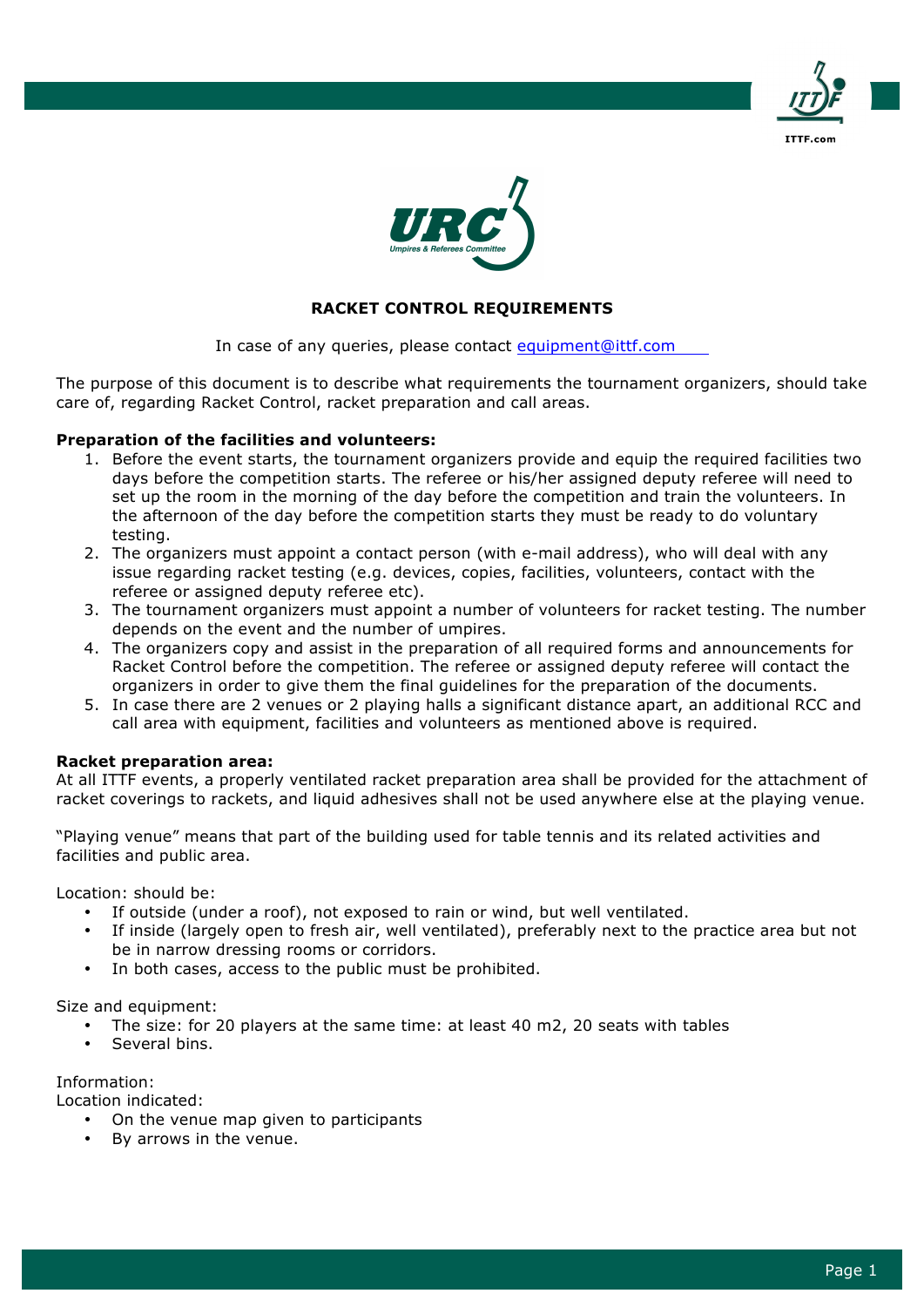

## **Racket control centre (RCC)**

- 1. An RCC shall be established at all ITTF World Title and Olympic and Paralympic events as well as at assigned ITTF World Tour and Junior Circuit events and may be established at Continental and Regional competitions. The umpires will test rackets, according to the policy and procedure established by the Executive Committee on recommendation from the Equipment and Umpires' and Referees' Committees, to ensure that rackets abide by all ITTF regulations including, but not limited to, racket covering thickness, flatness and presence of harmful volatile organic compounds.
- 2. The organizers must provide an RCC that meets the following specifications. For large events as World Championships, Olympic or Paralympic Games the room size will be larger as more equipment will be needed.

Room size and equipment:

- About 30 m2
- Overall well lit  $+60W$  table lamp
- Opening window or ventilated but no airflow
- Room temperature between 20ºC and 25ºC (never more)
- 230V plug
- Locker of about 0.25 m3 with keys
- Lockable door with key
- 6-12 seats/chairs
- 3-6 tables (depending on the event) 120cm x 80cm
- 1 small bin, 1 bigger bin
- Photocopier available as close as possible to the RCC
- Internet connection
- At World Championships, Olympic and Paralympic Games a computer shall be available n the RCC.

### **Call area**

Room size and equipment:

• Minimum 30 m2 for a tournament with a maximum 8 competition tables.

If there are more than 8 competition tables: 8-16 tables: 45 m2 17-25 tables: 60m2

- Well lit
- 230V plug
- Locker of about 0.25m2 with key
- Internet connection
- 5 tables 120 x 80cm per 8 competition tables
- 1 table tennis table per 8 competition tables for ball selection
- Boxes for 3 balls: 3 per competition table
- 1 cupboard for rackets, which have been tested and will be collected by players later
- Paper bags or equivalent (12 bags x each competition table) and stickers (10 per 1 table) the bags should be big enough to fit 1 racket
- 3 clipboards per competition table
- Office material (e.g. pens, paper, highlighter etc)
- 2 large bins

Information to the participants (players, officials, umpires):

Location of the RCC and the call area should be indicated on the venue map given to the participants, by:

- Numerous signs with arrows inside the venue and
- On the door of the RCC.